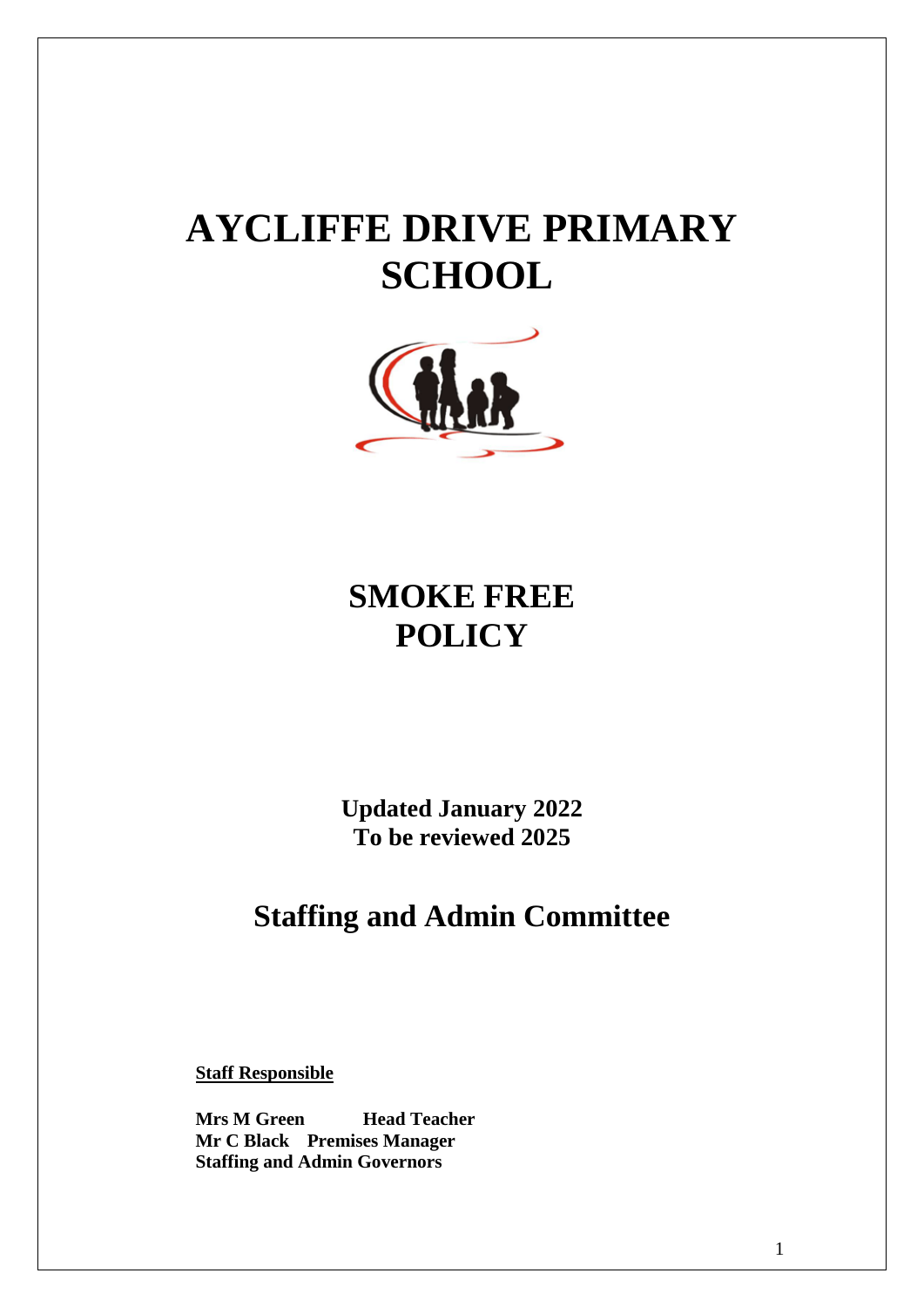#### **Why do we need a smoke free policy?**

At Aycliffe Drive Primary School we value the health and welfare of all who form our community as a key priority for all involved with its management, at whatever level.

It is important that our policy and approach to smoking should actively reflect and support our goals for effective and lasting drug education. Therefore, this policy promotes practices within the school to reinforce our vision and to remove or discourage practices that negate them.

Smoking has been proved detrimental to health and second hand smoking (breathing in other people's tobacco smoke) has also been shown to cause cancers, heart and respiratory disease in non-smokers.

In developing our School's Policy on smoking, we have sought to:

- build on our commitment to community well-being;
- reinforce our drug education aims;
- reflect LA policy;
- meet DfE guidelines:
- Health and Safety at Work Act 1974 which places a duty on employers to provide a working environment that is "Safe without risks to health";
- adhere to current legislation

#### **What is the policy?**

It is the policy of Aycliffe Drive Primary School that smoking and the use of e cigarettes including vaping and other similar devises will not be allowed at any school function or anywhere on school premises. This includes:

- all school buildings:
- all school grounds (including school playing fields);
- smoking in a vehicle parked anywhere on the school grounds:
- all educational and other visits:
- all outside lettings.

This policy applies to **EVERYONE** involved with the school community in any way and at all times.

- Employees
- Pupils
- Voluntary helpers
- Governors
- **Uisitors**
- Parents
- Contractors working on site
- Anyone attending an outside letting